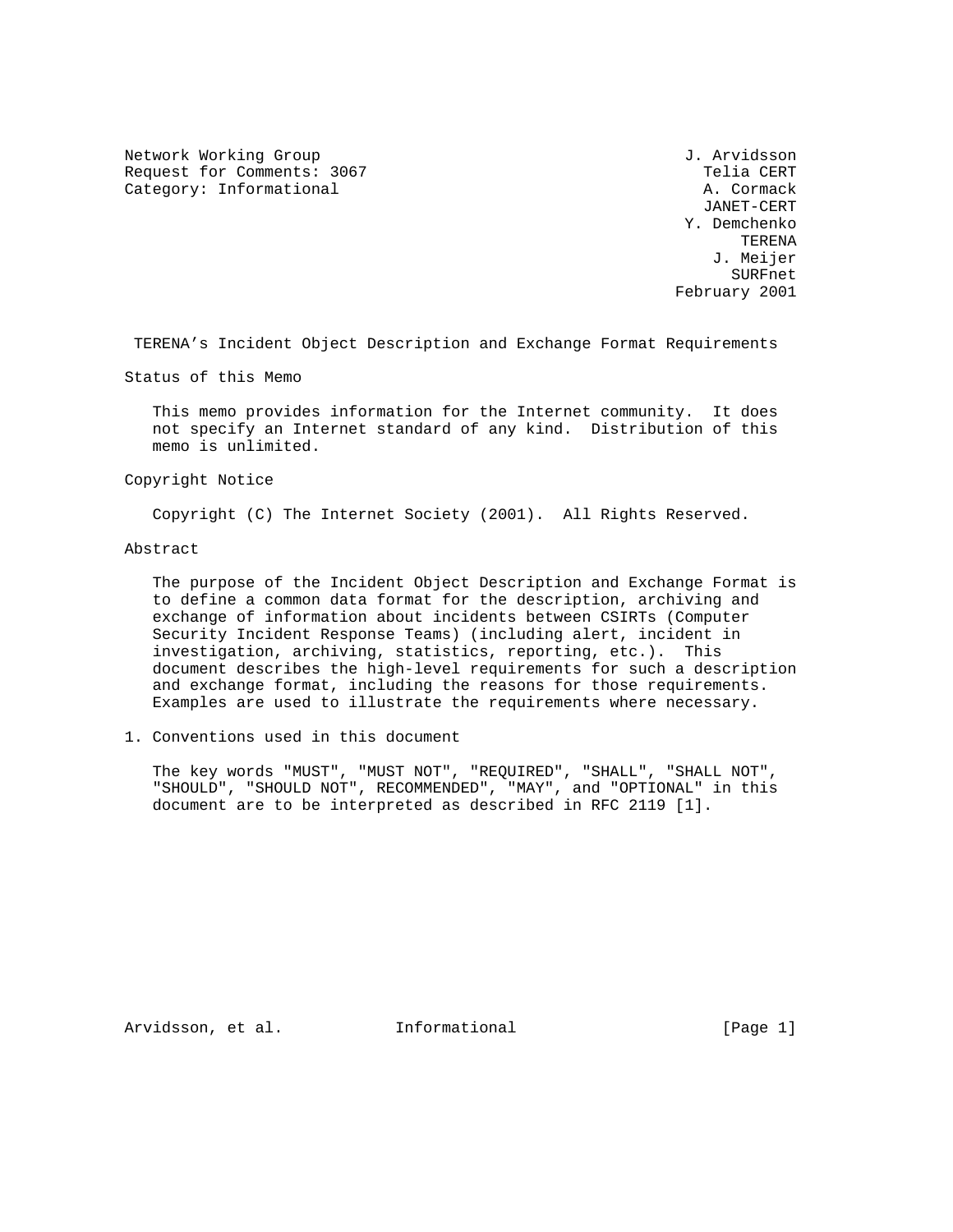## 2. Introduction

 This document defines requirements for the Incident object Description and Exchange Format (IODEF), which is the intended product of the Incident Taxonomy Working Group (ITDWG) at TERENA [2]. IODEF is planned to be a standard format which allows CSIRTs to exchange operational and statistical information; it may also provide a basis for the development of compatible and inter-operable tools for Incident recording, tracking and exchange.

 Another aim is to extend the work of IETF IDWG (currently focused on Intrusion Detection exchange format and communication protocol) to the description of incidents as higher level elements in Network Security. This will involve CSIRTs and their constituency related issues.

 The IODEF set of documents of which this document is the first will contain IODEF Data Model and XML DTD specification. Further discussion of this document will take place in the ITDWG mailing lists <incident-taxonomy@terena.nl> or <iodef@terena.nl>, archives are available correspondently at http://hypermail.terena.nl/incident-taxonomy-list/mail-archive/ and http://hypermail.terena.nl/iodef-list/mail-archive/

# 2.1. Rationale

 This work is based on attempts to establish cooperation and information exchange between leading/advanced CSIRTs in Europe and among the FIRST community. These CSIRTs understand the advantages of information exchange and cooperation in processing, tracking and investigating security incidents.

 Computer Incidents are becoming distributed and International and involve many CSIRTs across borders, languages and cultures. Post- Incident information and statistics exchange is important for future Incident prevention and Internet security improvement. The key element for information exchange in all these cases is a common format for Incident (Object) description.

 It is probable that in further development or implementation the IODEF might be used for forensic purposes, and this means that Incident description must be unambiguous and allow for future custody (archiving/documentation) features.

Arvidsson, et al. 1nformational [Page 2]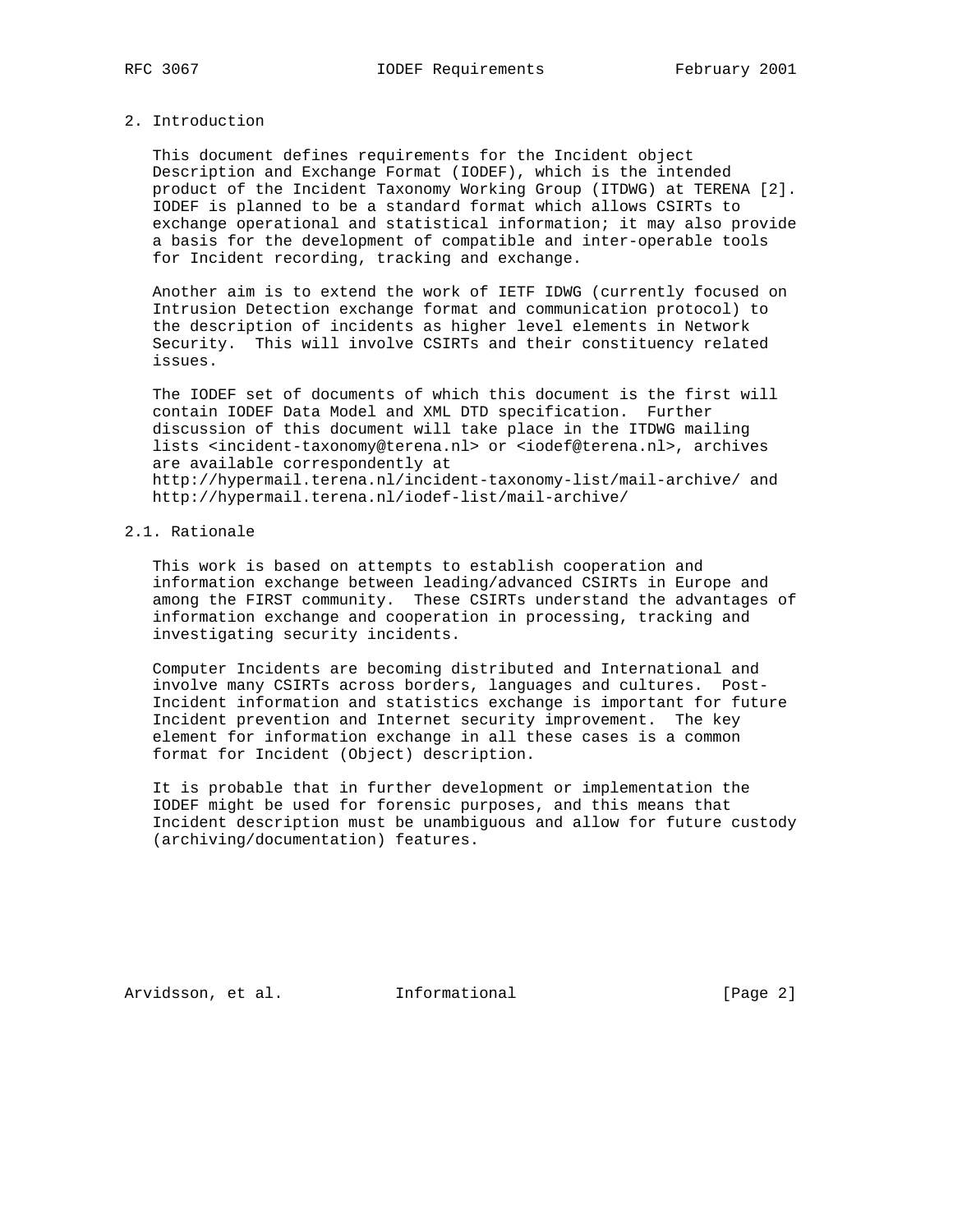Another issue that is targeted by developing IODEF is a need to have higher level Incident description and exchange format than will be provided by IDS (Intrusion Detection Systems) and the proposed IDEF (Intrusion Detection Exchange Format). Compatibility with IDEF and other related standards will be satisfied by the IODEF requirement on modularity and extensibility. IODEF should vertically be compatible with IDMEF, IODEF might be able to include or reference IDMEF Alert message as initial information about Incident.

## 2.2. Incident Description Terms

 A definition of the main terms used in the rest of document is given for clarity.

 Where possible, existing definitions will be used; some definitions will need additional detail and further consideration.

 Taxonomy of the Computer Security Incident related terminology made by TERENA's ITDWG [2] is presented in [12].

# 2.2.1. Attack

 An assault on system security that derives from an intelligent threat, i.e., an intelligent act that is a deliberate attempt (especially in the sense of a method or technique) to evade security services and violate the security policy of a system.

 Attack can be active or passive, by insider or by outsider, or via attack mediator.

# 2.2.2. Attacker

 Attacker is individual who attempts one or more attacks in order to achieve an objective(s).

 For the purpose of IODEF attacker is described by its network ID, organisation which network/computer attack was originated and physical location information (optional).

## 2.2.3. CSIRT

 CSIRT (Computer Security Incident Response Team) is used in IODEF to refer to the authority handling the Incident and creating Incident Object Description. The CSIRT is also likely to be involved in evidence collection and custody, incident remedy, etc.

In IODEF CSIRT represented by its ID, constituency, public key, etc.

Arvidsson, et al. 1nformational 1999 [Page 3]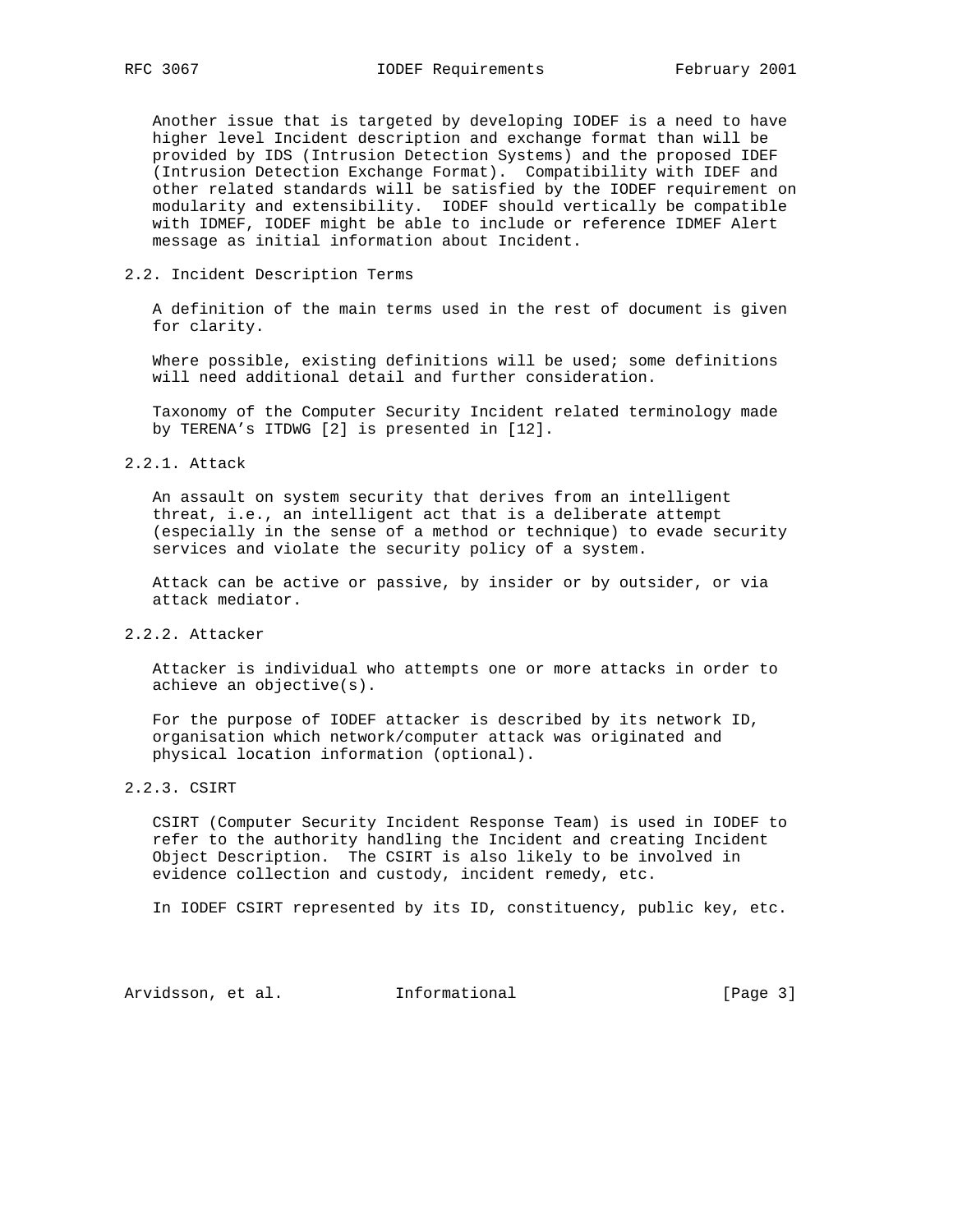# 2.2.4. Damage

 An intended or unintended consequence of an attack which affects the normal operation of the targeted system or service. Description of damage may include free text description of actual result of attack, and, where possible, structured information about the particular damaged system, subsystem or service.

## 2.2.5. Event

 An action directed at a target which is intended to result in a change of state (status) of the target. From the point of view of event origination, it can be defined as any observable occurrence in a system or network which resulted in an alert being generated. For example, three failed logins in 10 seconds might indicate a brute force login attack.

# 2.2.6. Evidence

 Evidence is information relating to an event that proves or supports a conclusion about the event. With respect to security incidents (the events), it may include but is not limited to: data dump created by Intrusion Detection System (IDS), data from syslog file, kernel statistics, cache, memory, temporary file system, or other data that caused the alert or were collected after the incident happened.

 Special rules and care must be taken when storing and archiving evidence, particularly to preserve its integrity. When necessary evidence should be stored encrypted.

 According to the Guidelines for Evidence Collection and Archiving (Evidence) evidence must be strictly secured. The chain of evidence custody needs to be clearly documented.

 It is essential that evidence should be collected, archived and preserved according to local legislation.

# 2.2.7. Incident

 An Incident is a security event that involves a security violation. An incident can be defined as a single attack or a group of attacks that can be distinguished from other attacks by the method of attack, identity of attackers, victims, sites, objectives or timing, etc.

 An incident is a root element of the IODEF. In the context of IODEF, the term Incident is used to mean a Computer Security Incident or an IT Security Incident.

Arvidsson, et al. 1nformational (Page 4)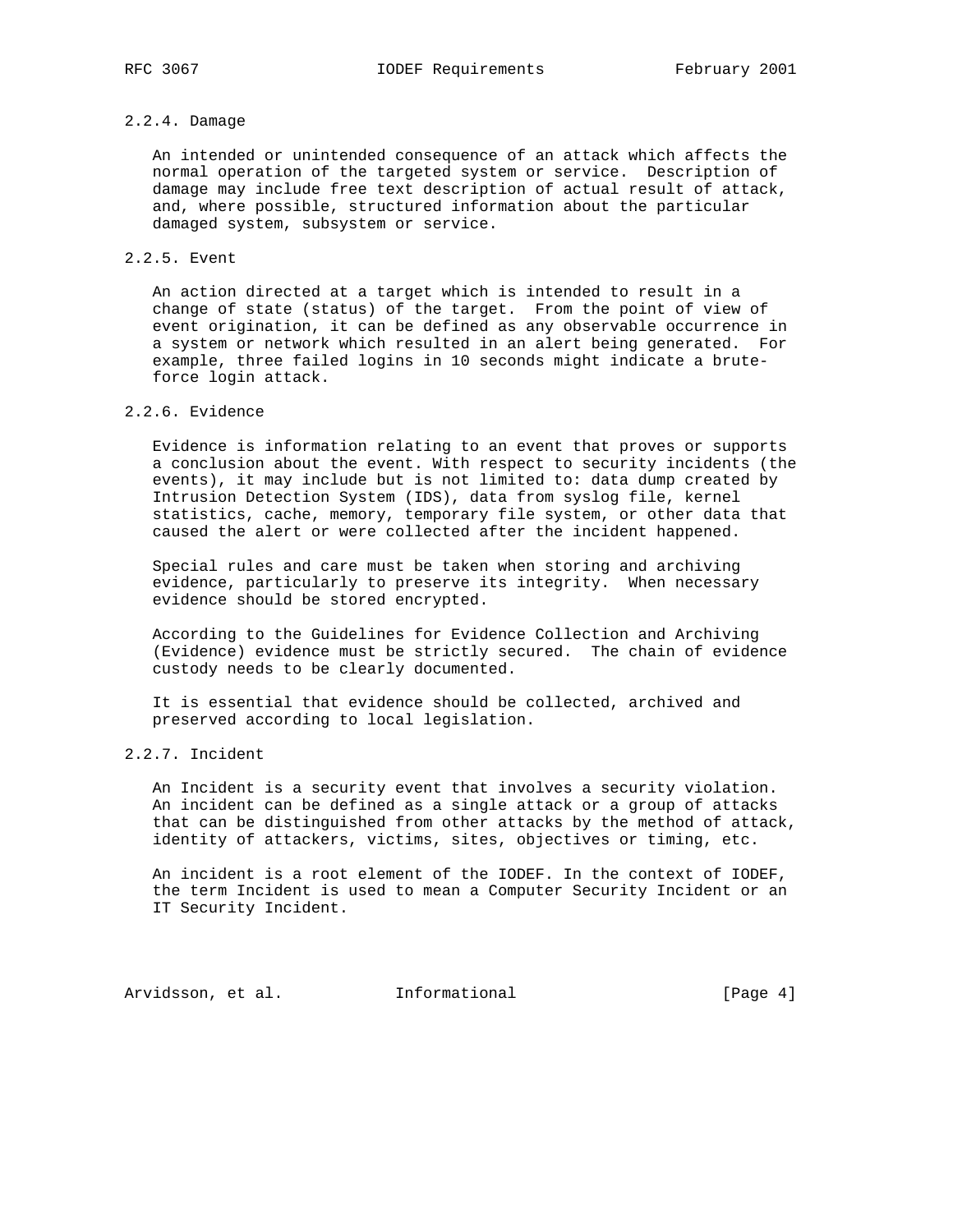However we should distinguish between the generic definition of 'Incident' which is an event that might lead to damage or damage which is not too serious, and 'Security Incident' and 'IT Security Incident' which are defined below:

 a) Security incident is an event that involves a security violation. This may be an event that violates a security policy, UAP, laws and jurisdictions, etc. A security incident may also be an incident that has been escalated to a security incident.

 A security incident is worse than an incident as it affects the security of or in the organisation. A security incident may be logical, physical or organisational, for example a computer intrusion, loss of secrecy, information theft, fire or an alarm that doesn't work properly. A security incident may be caused on purpose or by accident. The latter may be if somebody forgets to lock a door or forgets to activate an access list in a router.

- b) An IT security incident is defined according to [9] as any real or suspected adverse event in relation to the security of a computer or computer network. Typical security incidents within the IT area are: a computer intrusion, a denial-of-service attack, information theft or data manipulation, etc.
- 2.2.8. Impact

 Impact describes result of attack expressed in terms of user community, for example the cost in terms of financial or other disruption

2.2.9. Target

 A computer or network logical entity (account, process or data) or physical entity (component, computer, network or internetwork).

2.2.10. Victim

 Victim is individual or organisation which suffered the attack which is described in incident report.

 For the purpose of IODEF victim is described by its network ID, organisation and location information.

2.2.11. Vulnerability

 A flaw or weakness in a system's design, implementation, or operation and management that could be exploited to violate the system's security policy.

Arvidsson, et al. 1nformational (Page 5)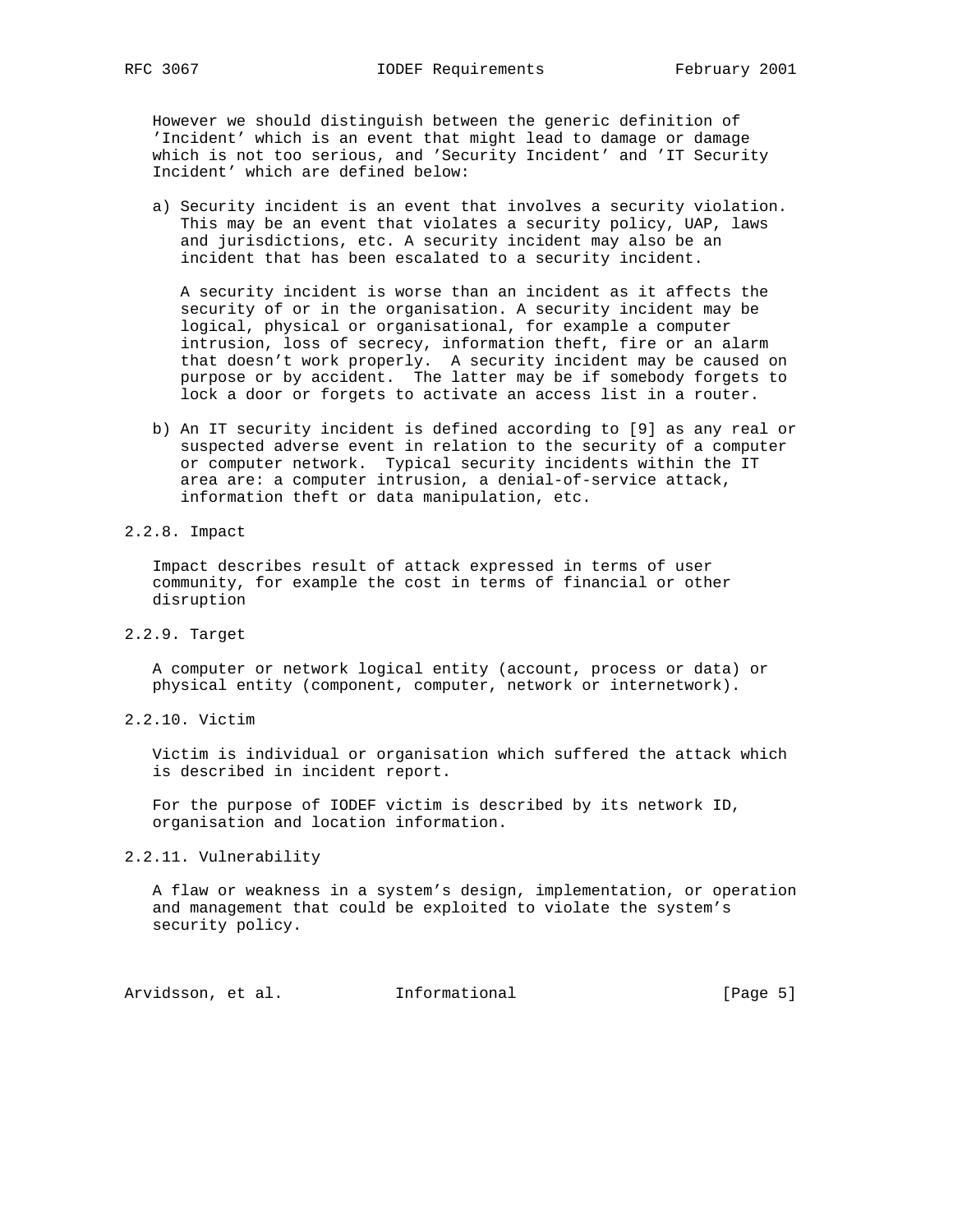Most systems have vulnerabilities of some sort, but this does not mean that the systems are too flawed to use. Not every threat results in an attack, and not every attack succeeds. Success depends on the degree of vulnerability, the strength of attacks, and the effectiveness of any countermeasures in use. If the attacks needed to exploit a vulnerability are very difficult to carry out, then the vulnerability may be tolerable. If the perceived benefit to an attacker is small, then even an easily exploited vulnerability may be tolerable. However, if the attacks are well understood and easily made, and if the vulnerable system is employed by a wide range of users, then it is likely that there will be enough benefit for someone to make an attack.

2.2.12. Other terms

 Other terms used: alert, activity, IDS, Security Policy, etc. - are defined in related I-Ds, RFCs and standards [3, 6, 7, 8, 9, 10].

- 3. General Requirements
- 3.1. The IODEF shall reference and use previously published RFCs where possible.

Comment:

 The IETF has already developed a number of standards in the areas of networks and security that are actually deployed in present Internet. Current standards provide framework for compatibility of IODEF with other related technologies necessary to operate /implement IODEF in practice. Another issue of compatibility for the IODEF is its general compatibility with IDEF currently being developed by IETF IDEWG. In the interest of time and compatibility, defined and accepted standards should be used wherever possible.

 In particularly, IODEF specification proposals SHOULD rely heavily on existing communications, encryption and language standards, where possible.

- 4. Description Format
- 4.1. IODEF shall support full internationalization and localization.

Comment:

 Since some Incidents need involvement of CSIRTs from different countries, cultural and geographic regions, the IODEF description must be formatted such that they can be presented to an operator in a local language and adhering to local presentation formats.

Arvidsson, et al. 1nformational (Page 6)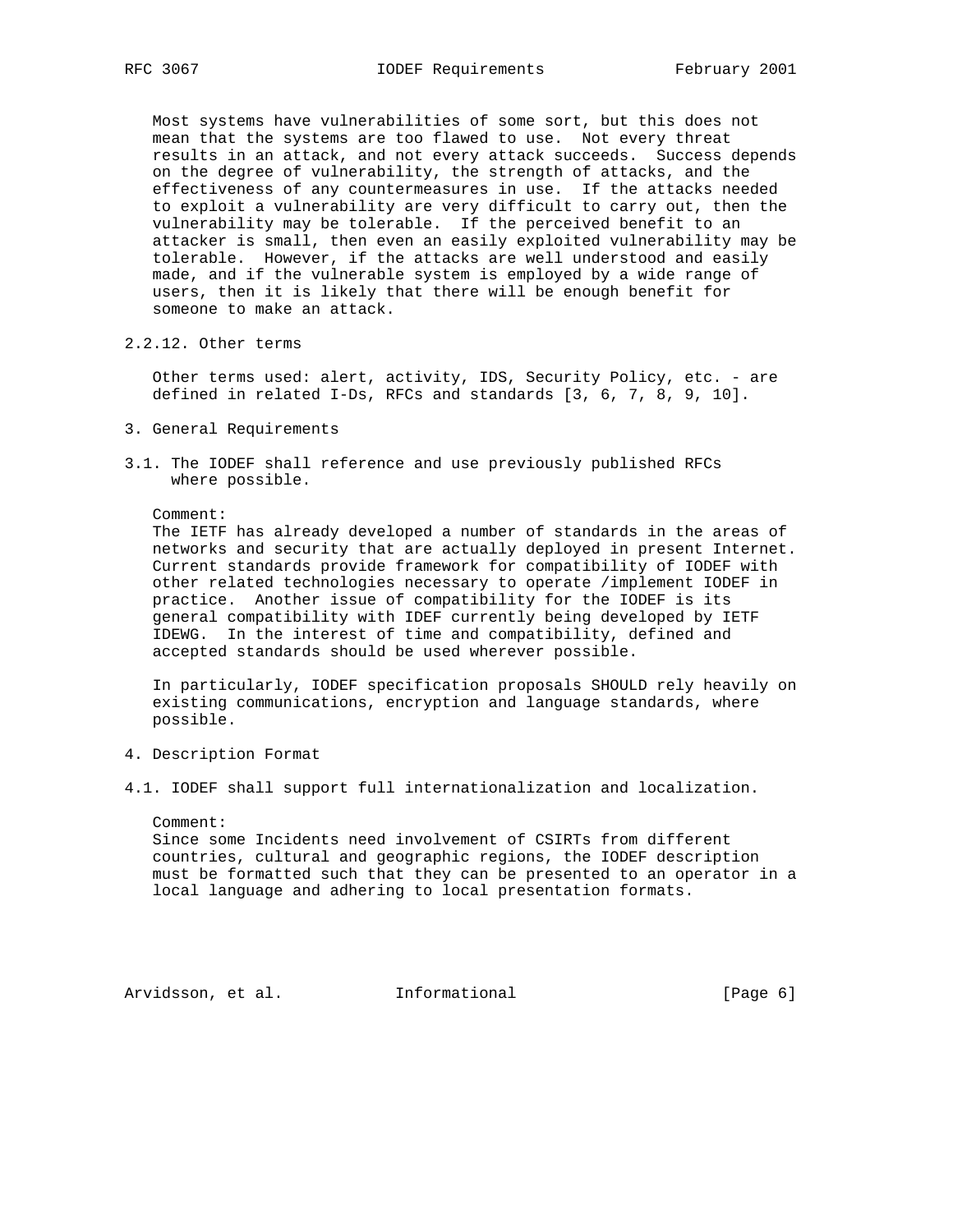Although metalanguage for IODEF identifiers and labels is considered to be English, a local IODEF implementation might be capable to translate metalanguage identifiers and labels into local language and presentations if necessary.

 Localized presentation of dates, time and names may also be required. In cases where the messages contain text strings and names that need characters other than Latin-1 (or ISO 8859-1), the information preferably should be represented using the ISO/IEC IS 10646-1 character set and encoded using the UTF-8 transformation format, and optionally using local character sets and encodings [13].

4.2. The IODEF must support modularity in Incident description to allow aggregation and filtering of data.

#### Comment:

 It is suggested that Incident description with IODEF might include external information, e.g., from IDS, or reference externally stored evidence custody data, or such information might be removed from current IODEF description, e.g., in purposes of privacy or security. Another practical/real life motivation for this requirement is to give possibility for some CSIRTs/managers to perform filtering and/or data aggregation functions on IODEF descriptions for the purposes of statistics, reporting and high level Incident information exchange between CSIRTs and/or their constituency and sponsors.

 Therefore the IODEF descriptions MUST be structured to facilitate these operations. This also implies to strong IODEF semantics.

4.3. IODEF must support the application of an access restriction policy attribute to every element.

### Comment:

 IODEF Incident descriptions potentially contain sensitive or private information (such as passwords, persons/organisations identifiers or forensic information (evidence data)) and in some cases may be exposed to non-authorised persons. Such situations may arise particularly in case of Incident information exchange between CSIRTs or other involved bodies. Some cases may be addressed by encrypting IODEF elements, however this will not always be possible.

 Therefore, to prevent accidental disclosure of sensitive data, parts of the IODEF object must be marked with access restriction attributes. These markings will be particularly useful when used with automated processing systems.

Arvidsson, et al. 1nformational [Page 7]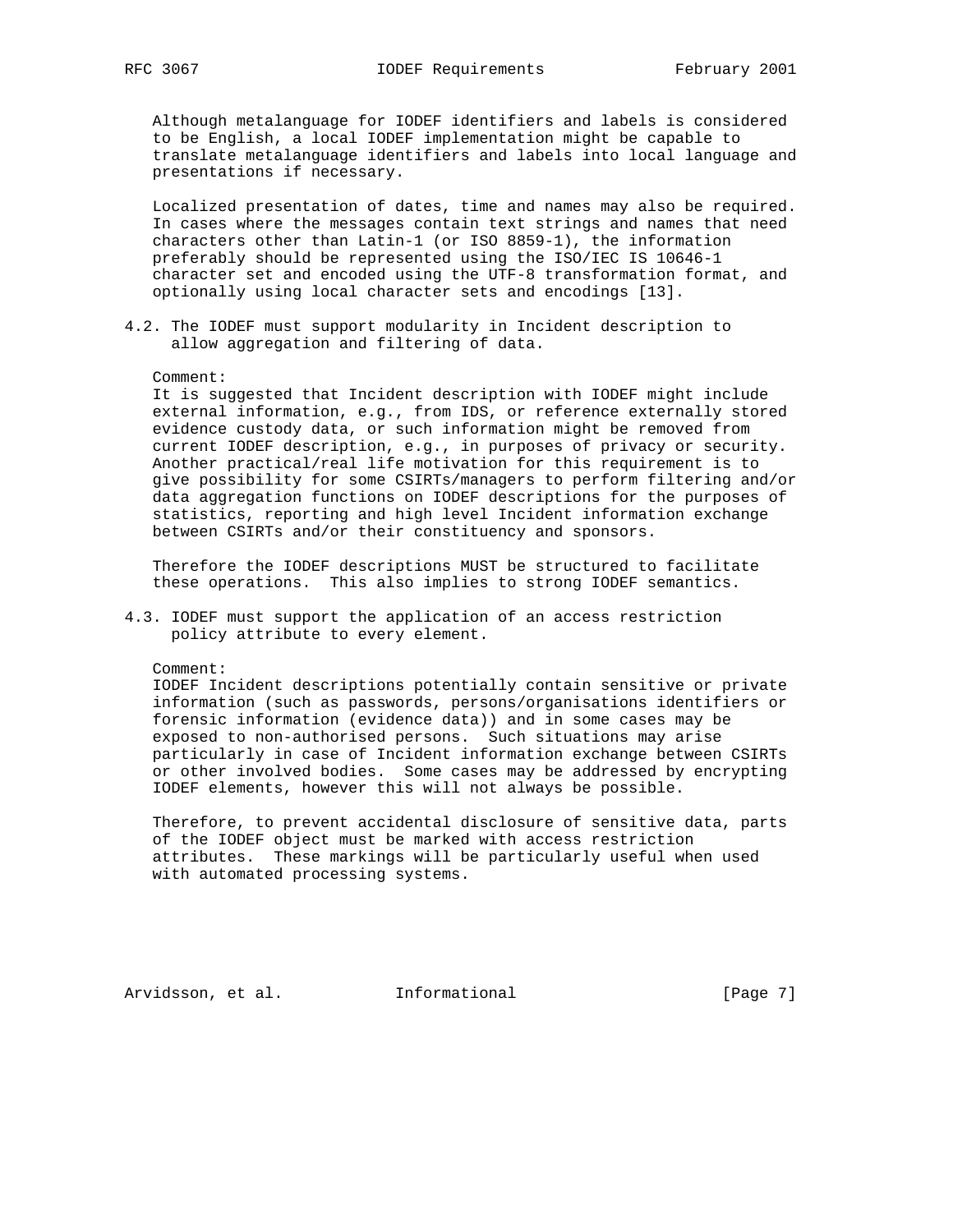- 5. Communications Mechanisms Requirements
- 5.1. IODEF exchange will normally be initiated by humans using standard communication protocols, for example, e-mail, WWW/HTTP, LDAP.

### Comment:

 IODEF description is normally created by a human using special or standard text editors. The IODEF is targeted to be processed by automated Incident handling systems but still must be human readable, able to be viewed and browsed with standard tools (e.g., browsers or electronic table processors or database tools like MS Excel or Access). Incident information exchange will normally require authorisation by an operator or CSIRT manager so is not expected to be initiated automatically. The role of Incident handling system is to provide assistance and tools for performing the exchange.

 It is important to distinguish the purposes of the machine readable and exchangeable IDEF Intrusion message format and the human oriented and created IODEF Incident description.

 Communications security requirements will be applied separately according to local policy so are not defined by this document.

- 6. Message Contents
- 6.1. The root element of the IO description should contain a unique identification number (or identifier), IO purpose and default permission level

#### Comment:

 Unique identification number (or identifier) is necessary to distinguish one Incident from another. It is suggested that unique identification number will contain information at least about IO creator, i.e. CSIRT or related body. The classification of the Incident may also be used to form a unique identification number. IO purpose will actually control which elements are included in the IODEF object Purposes may include incident alert/registration, handling, archiving, reporting or statistics. The purpose, incident type or status of Incident investigation may require different levels of access permission for the Incident information.

 It is considered that root element of the IODEF will be <INCIDENT> and additional information will be treated as attributes of the root element.

Arvidsson, et al. 1nformational (Page 8)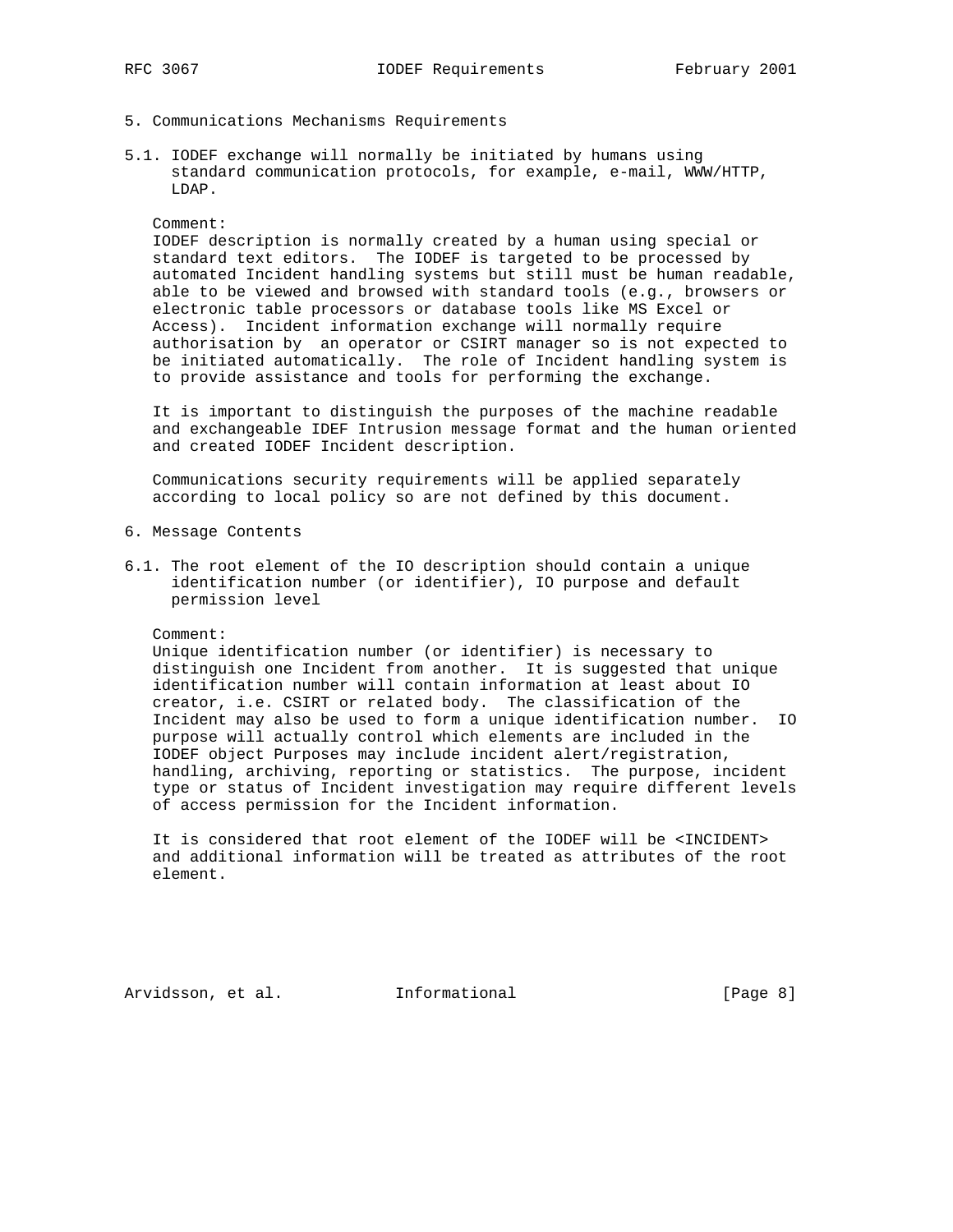6.2. The content of the IODEF description should contain the type of the attack if it is known.

 It is expected that this type will be drawn from a standardized list of events; a new type of event may use a temporary implementation specific type if the event type has not yet been standardized.

 Comment: Incident handling may involve many different staff members and teams. It is therefore essential that common terms are used to describe incidents.

 If the event type has not yet been standardized, temporary type definition might be given by team created IO. It is expected that new type name will be self-explanatory and derived from a similar, existing type definition.

6.3. The IODEF description must be structured such that any relevant advisories, such as those from CERT/CC, CVE, can be referenced.

Comment:

 Using standard Advisories and lists of known Attacks and Vulnerabilities will allow the use of their recommendations on Incident handling/prevention. Such information might be included as an attribute to the attack or vulnerability type definition.

6.4. IODEF may include a detailed description of the attack that caused the current Incident.

Comment:

 Description of attack includes information about attacker and victim, the appearance of the attack and possible impact. At the early stage of Intrusion alert and Incident handling there is likely to be minimal information, during handling of the Incident this will grow to be sufficient for Incident investigation and remedy. Element <ATTACK> should be one of the main elements of Incident description.

6.5. The IODEF description must include or be able to reference additional detailed data related to this specific underlying event(s)/activity, often referred as evidence.

Comment:

 For many purposes Incident description does not need many details on specific event(s)/activity that caused the Incident; this information may be referenced as external information (by means of URL). In some cases it might be convenient to store separately evidence that has different access permissions. It is foreseen that another standard will be proposed for evidence custody [5].

Arvidsson, et al. 1nformational 1999 [Page 9]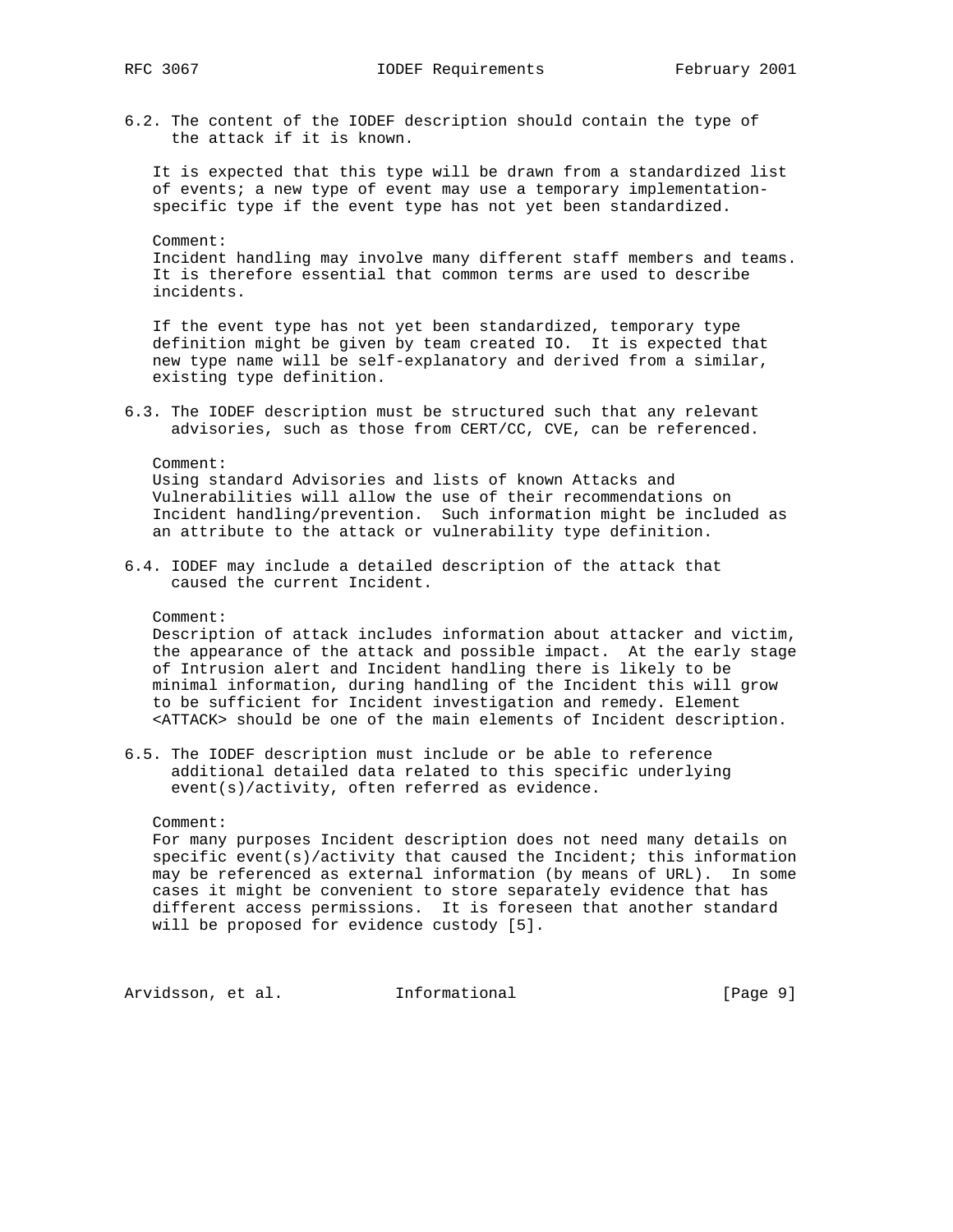6.6. The IODEF description MUST contain the description of the attacker and victim.

Comment:

 This information is necessary to identify the source and target of the attack. The minimum information about attacker and victim is their IP or Internet addresses, extended information will identify their organisations allowing CSIRTs to take appropriate measures for their particular constituency.

6.7. The IODEF description must support the representation of different types of device addresses, e.g., IP address (version 4 or 6) and Internet name.

Comment:

 The sites from which attack is launched might have addresses in various levels of the network protocol hierarchy (e.g., Data layer 2 MAC addresses or Network layer 3 IP addresses). Additionally, the devices involved in an intrusion event might use addresses that are not IP-centric, e.g., ATM-addresses. It is also understood that information about the source and target of the attack might be obtained from IDS and include the IP address, MAC address or both.

6.8. IODEF must include the Identity of the creator of the Incident Object (CSIRT or other authority). This may be the sender in an information exchange or the team currently handling the incident.

Comment:

 The identity of Incident description creator is often valuable information for Incident response. In one possible scenario the attack may progress through the network, comparison of corresponding incidents reported by different authorities might provide some additional information about the origin of the attack. This is also useful information at post-incident information handling/exchange stage.

6.9. The IODEF description must contain an indication of the possible impact of this event on the target. The value of this field should be drawn from a standardized list of values if the attack is recognized as known, or expressed in a free language by responsible CSIRT team member.

Comment:

 Information concerning the possible impact of the event on the target system provides an indication of what the attacker is attempting to do and is critical data for the CSIRTs to take actions and perform

Arvidsson, et al. 1nformational [Page 10]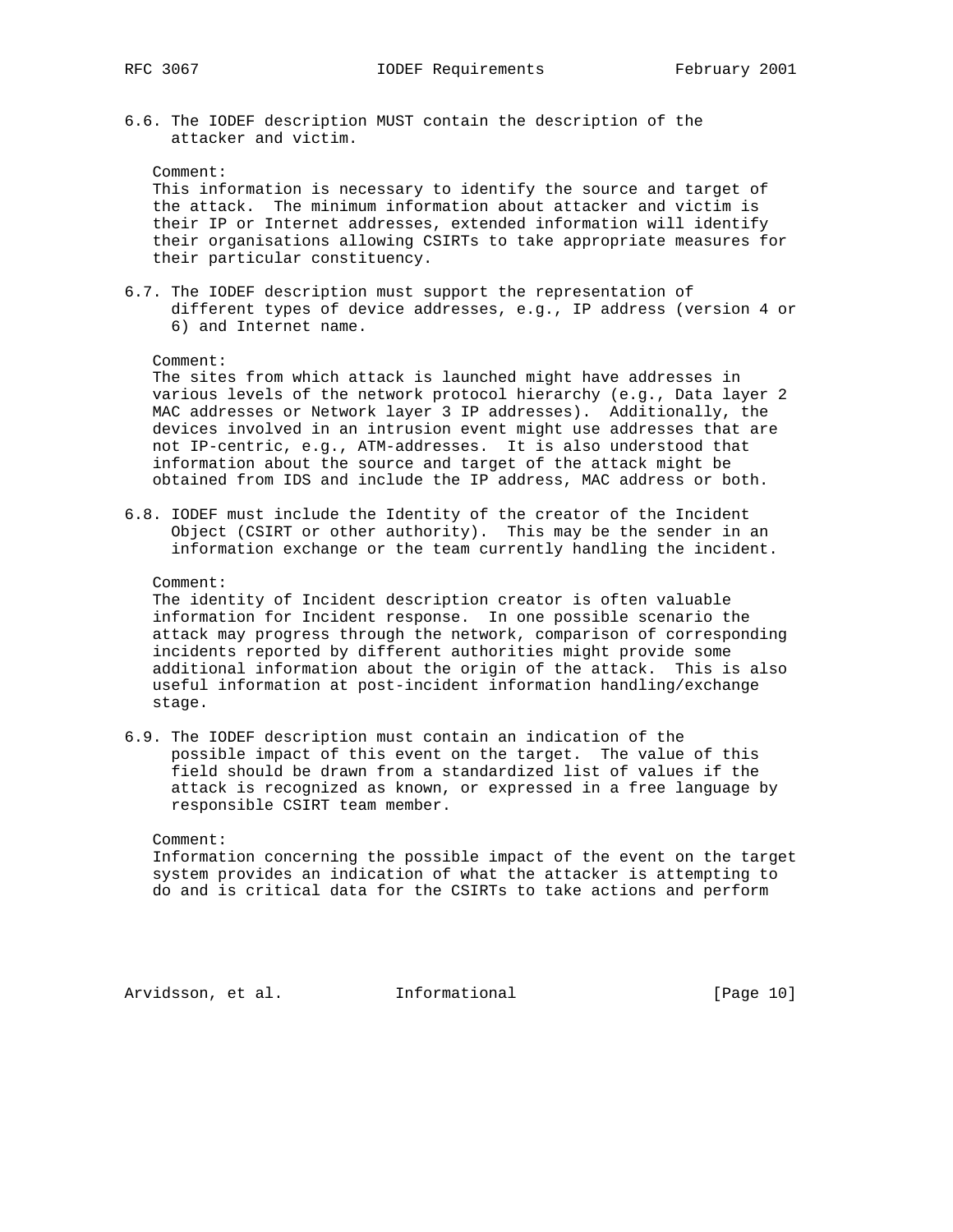damage assessment. If no reference information (Advisories) is available, this field may be filled in based on CSIRT team experience.

 It is expected that most CSIRTs will develop Incident handling support systems, based on existing Advisories (such as those from CERT/CC, CVE, etc.) that usually contain list of possible impacts for identified attacks.

 This also relates to the development of IDEF which will be implemented in intelligent IDS, able to retrieve information from standard databases of attacks and vulnerabilities [3].

6.10. The IODEF must be able to state the degree of confidence in the report information.

Comment:

 Including this information is essential at the stage of Incident creation, particularly in cases when intelligent automatic IDS or expert systems are used. These normally use statistical engines to estimate the event probability.

6.11. The IODEF description must provide information about the actions taken in the course of this incident by previous CSIRTs.

#### Comment:

 The IODEF describes an Incident throughout its life-time from Alert to closing and archiving. It is essential to track all actions taken by all involved parties. This will help determine what further action needs to be taken, if any. This is especially important in case of Incident information exchange between CSIRTs in process of investigation.

6.12. The IODEF must support reporting of the time of all stages along Incident life-time.

Comment:

 Time is important from both a reporting and correlation point of view. Time is one of main components that can identify the same Incident or attack if launched from many sites or distributed over the network. Time is also essential to be able to track the life of an Incident including Incident exchange between CSIRTs in process of investigating.

Arvidsson, et al. Informational [Page 11]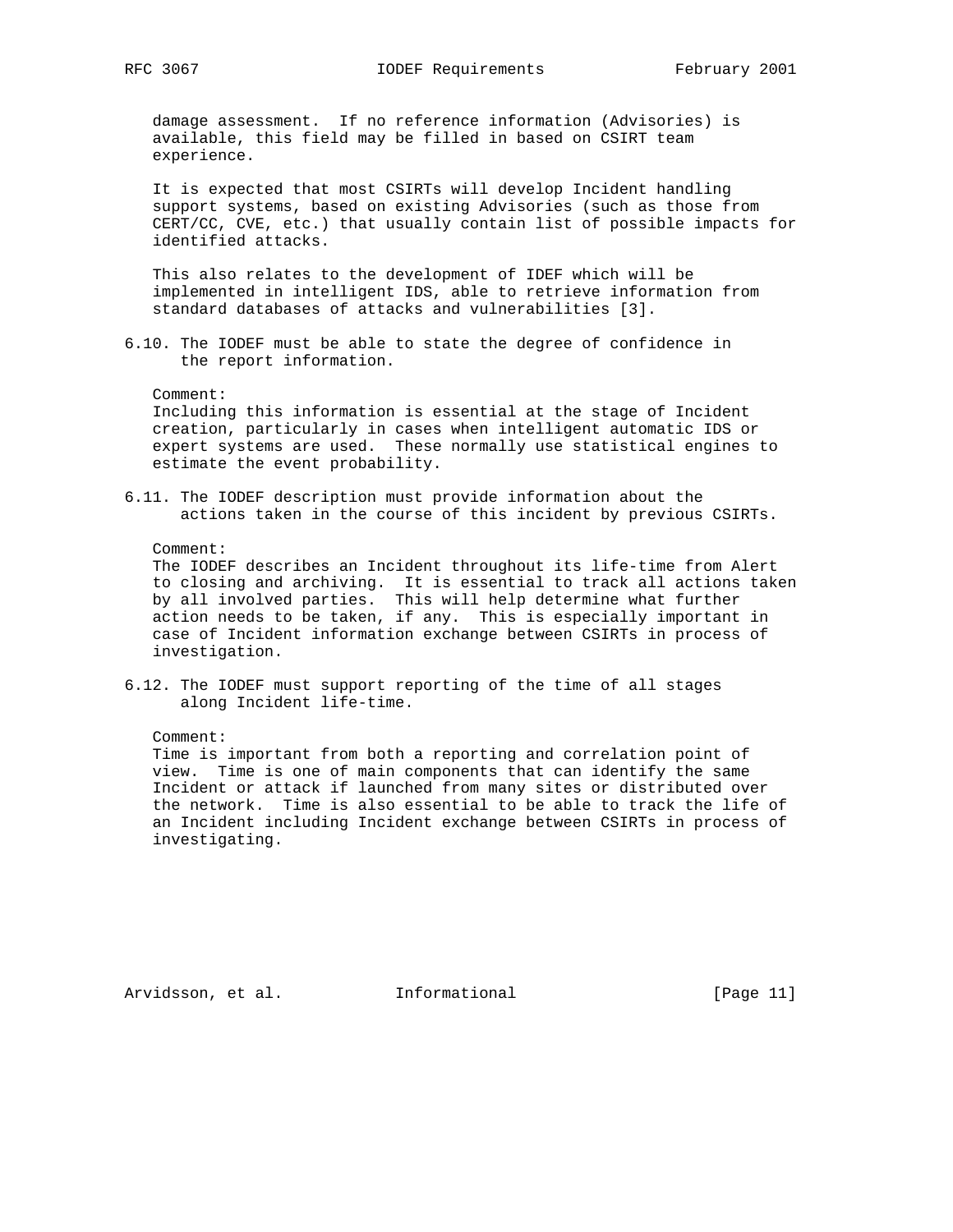6.13. Time shall be reported as the local time and time zone offset from UTC. (Note: See RFC 1902 for guidelines on reporting time.)

Comment:

 For event correlation purposes, it is important that the manager be able to normalize the time information reported in the IODEF descriptions.

6.14. The format for reporting the date must be compliant with all current standards for Year 2000 rollover, and it must have sufficient capability to continue reporting date values past the year 2038.

#### Comment:

 It is stated in the purposes of the IODEF that the IODEF shall describe the Incident throughout its life-time. In the case of archiving this duration might be unlimited. Therefore, implementations that limit expression of time value (such as 2038 date representation limitation in "Unix time") MUST be avoided.

6.15. Time granularity in IO time parameters shall not be specified by the IODEF.

### Comment:

 The time data may be included into IODEF description by existing information systems, retrieved from incident reporting messages or taken from IDS data or other event registration tools. Each of these cases may have its own different time granularity. For the purposes of implementation, it should be possible to handle time at different stages according to the local system capabilities.

6.16. The IODEF should support confidentiality of the description content.

 The selected design should be capable of supporting a variety of encryption algorithms and must be adaptable to a wide variety of environments.

#### Comment:

 IODEF Incident descriptions potentially contain sensitive or private information (such as forensic data (evidence data), passwords, or persons/organisations identifiers) which would be of great interest to an attacker or malefactor. Incident information normally will be stored on a networked computer, which potentially may be exposed to attacks (or compromised). Incident information may be transmitted across uncontrolled network segments. Therefore, it is important that the content be protected from unauthorised access and modification. Furthermore, since the legal environment for privacy

Arvidsson, et al. 1nformational 1999 [Page 12]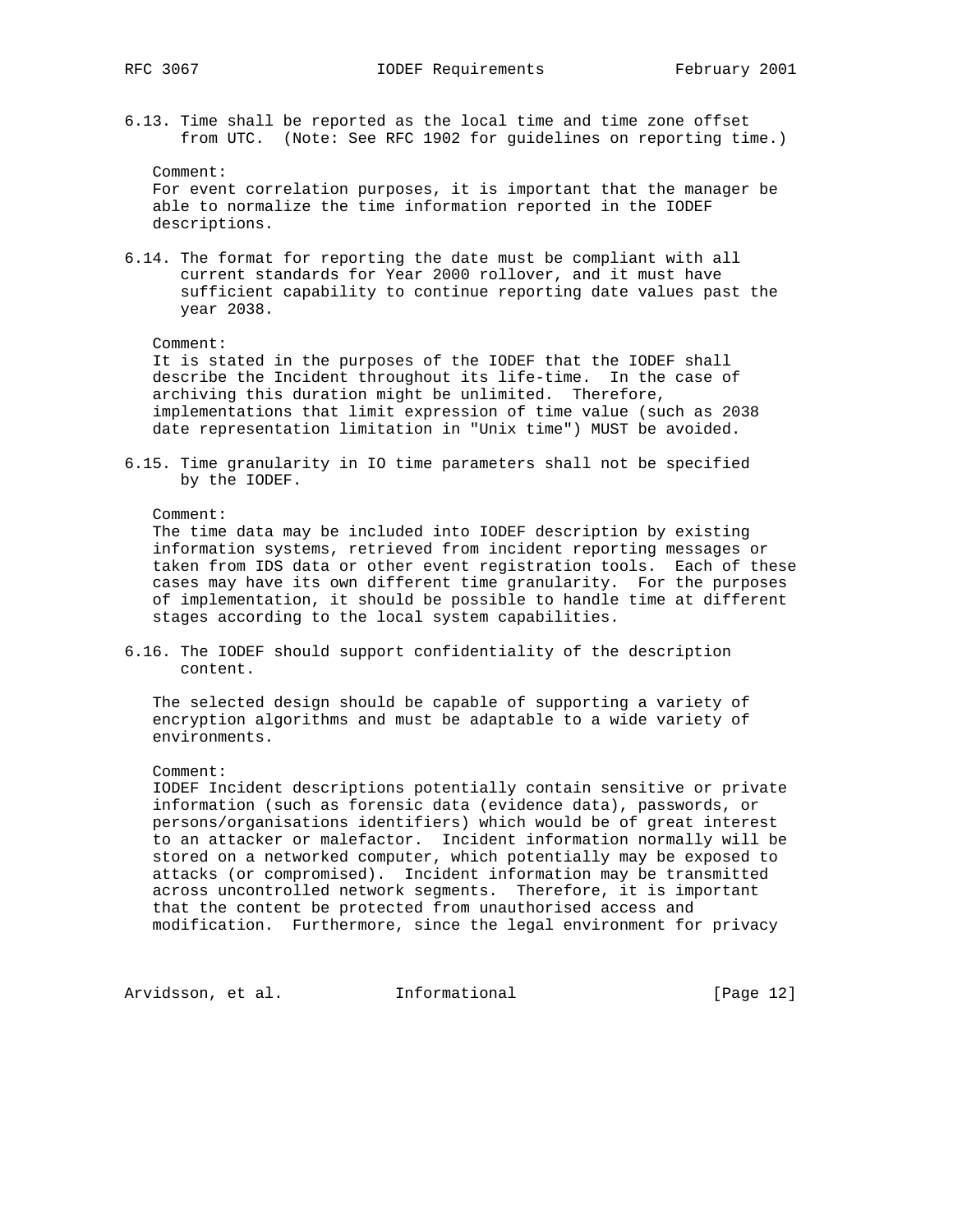and encryption technologies are varied from regions and countries and change often, it is important that the design selected be capable of supporting a number of different encryption options and be adaptable by the user to a variety of environments. Additional measures may be undertaken for securing the Incident during communication but this issue is outside of IODEF scope as it implies more strict rules for IO archiving and storing in general.

6.17. The IODEF should ensure the integrity of the description content.

 The selected design should be capable of supporting a variety of integrity mechanisms and must be adaptable to a wide variety of environments.

 Comment: Special measures should be undertaken to prevent malicious IO changes.

 Additional measures may be undertaken for securing the Incident during communication but this issue is outside of IODEF scope.

6.18. The IODEF should ensure the authenticity and non-repudiation of the message content.

#### Comment:

 Authenticity and accountability is needed by many teams, especially given the desire to automatically handle IOs, therefore it MUST be included in the IODEF. Because of the importance of IO authenticity and non-repudiation to many teams and especially in case of communication between them, the implementation of these requirements is strongly RECOMMENDED.

6.19. The IODEF description must support an extension mechanism which may be used by implementers. This allows future implementation-specific or experimental data. The implementer MUST indicate how to interpret any included extensions.

## Comment:

 Implementers might wish to supply extra data such as information for internal purposes or necessary for the particular implementation of their Incident handling system. These data may be removed or not in external communications but it is essential to mark them as additional to prevent wrong interpretation by different systems.

Arvidsson, et al. 1nformational [Page 13]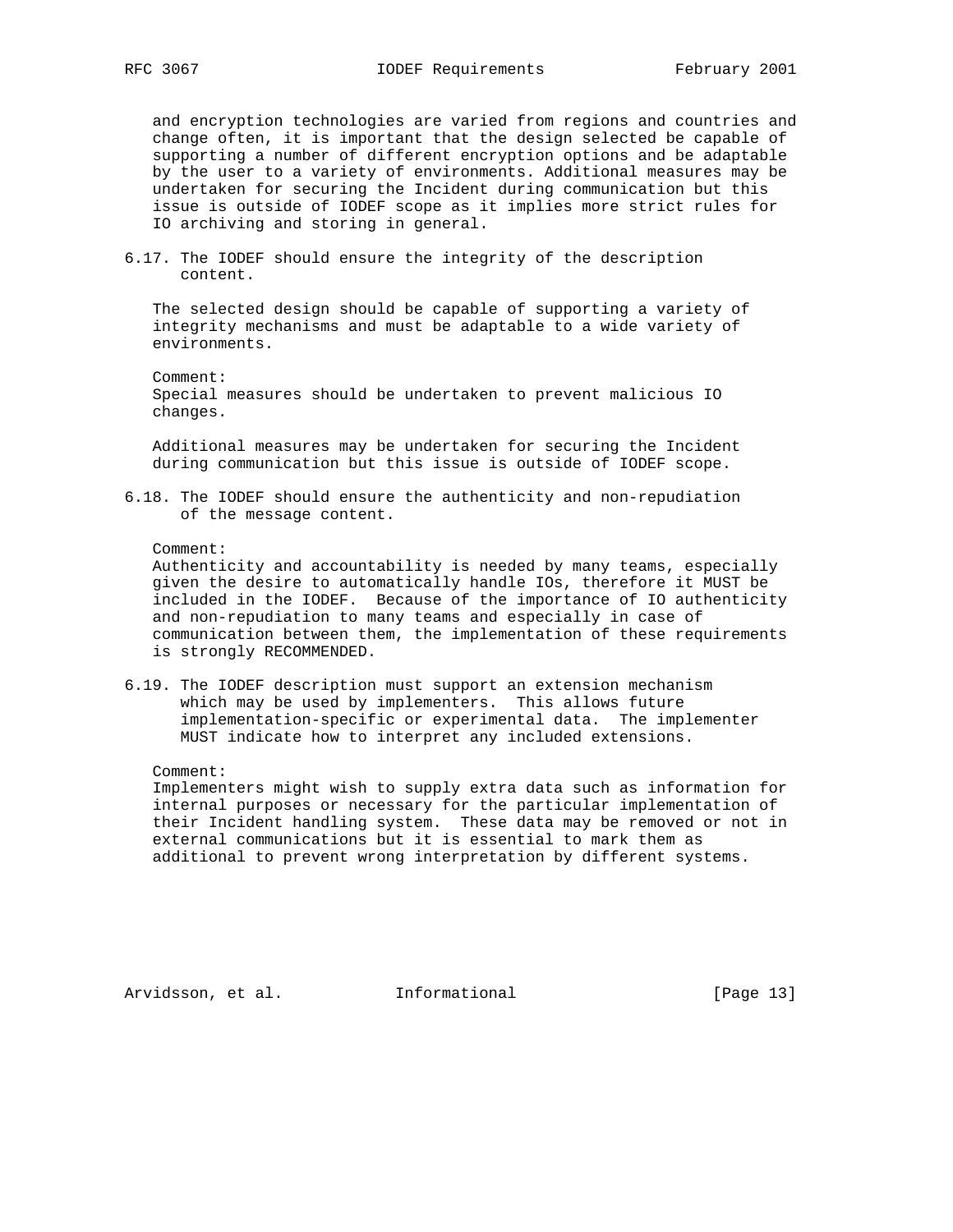6.20. The semantics of the IODEF description must be well defined.

Comment:

 IODEF is a human oriented format for Incident description, and IODEF description should be capable of being read by humans. The use of automatic parsing tools is foreseen but should not be critically necessary. Therefore, IODEF must provide good semantics, which will be key to understanding what the description contains. In some cases the IODEF description will be used for automatic decision making, so it is important that the description be interpreted correctly. This is an argument for using language-based semantics. The metalanguage for IODEF identifiers and labels is proposed to be English, a local IODEF implementation might be able to translate metalanguage identifiers and labels into local language and presentations if necessary.

- 7. IODEF extensibility
- 7.1. The IODEF itself MUST be extensible. It is essential that when the use of new technologies and development of automated Incident handling system demands extension of IODEF, the IODEF will be capable to include new information.

Comment:

 In addition to the need to extend IODEF to support new Incident handling tools, it is also suggested that IODEF will incorporate new developments from related standardisation areas such as IDEF for IDS or the development of special format for evidence custody. The procedure for extension should be based on CSIRT/IODEF community acceptance/approval.

8. Security Considerations

 This memo describes requirements to an Incident Object Description and Exchange Format, which intends to define a common data format for the description, archiving and exchange of information about incidents between CSIRTs (including alert, incident in investigation, archiving, statistics, reporting, etc.). In that respect the implementation of the IODEF is a subject to security considerations. Particular security requirement to access restriction indication is discussed in section 4.3, requirements to Incident description confidentiality, integrity, authenticity and non-repudiation are described in sections 6.16, 6.17, 6.18.

Arvidsson, et al. 1nformational [Page 14]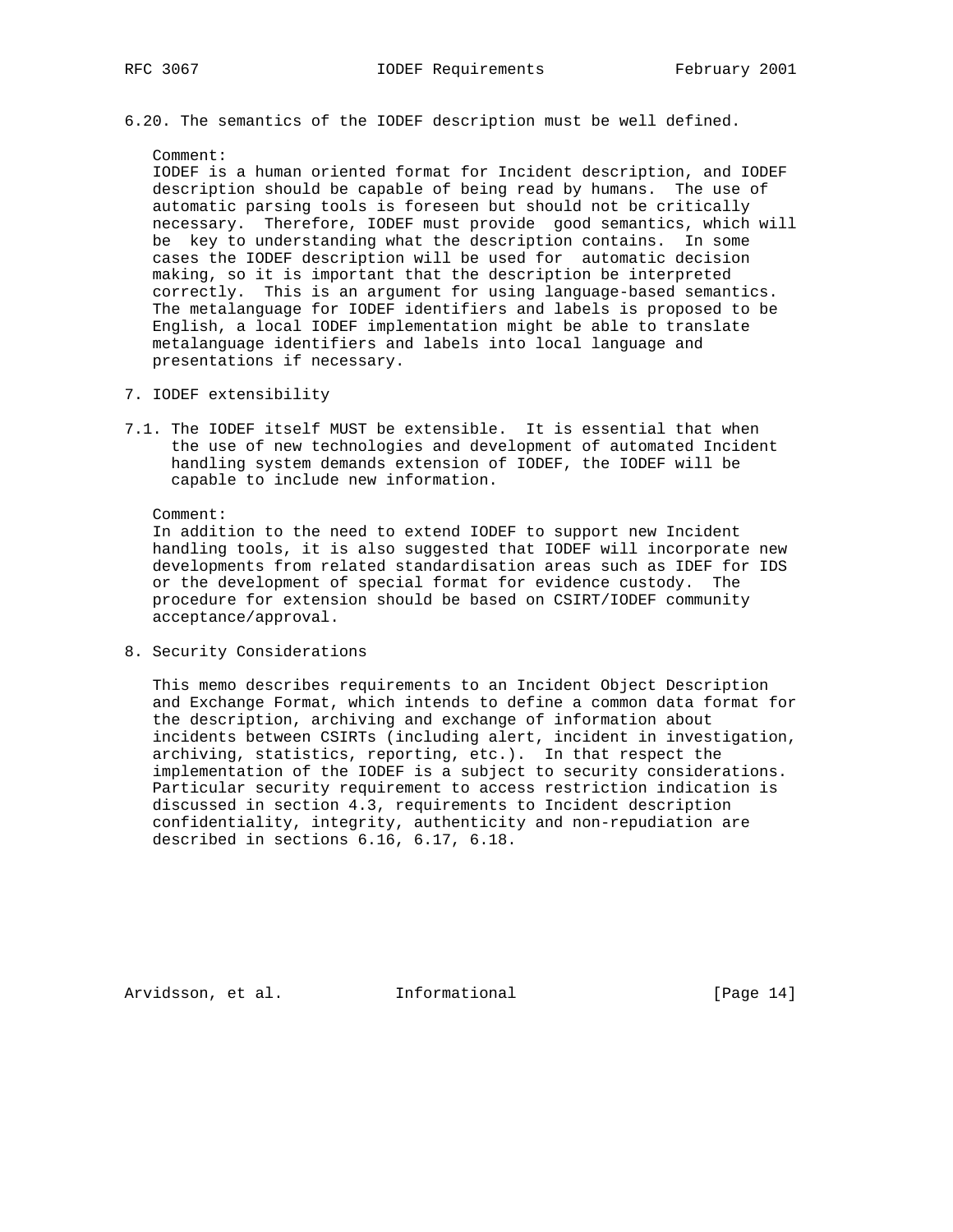# 9. References

- [1] Bradner, S., "Key words for use in RFCs to Indicate Requirement Levels", BCP 14, RFC 2119, March 1997.
- [2] Incident Taxonomy and Description Working Group Charter http://www.terena.nl/task-forces/tf-csirt/i-taxonomy/
- [3] Intrusion Detection Exchange Format Requirements by Wood, M. December 2000, Work in Progress.
- [4] Intrusion Detection Message Exchange Format Extensible Markup Language (XML) Document Type Definition by D. Curry, H. Debar - February 2001, Work in Progress.
- [5] Guidelines for Evidence Collection and Archiving by Dominique Brezinski, Tom Killalea - July 2000, Work in Progress.
- [6] Brownlee, N. and E. Guttman, "Expectations for Computer Security Incident Response", BCP 21, RFC 2350, June 1998.
- [7] Shirey, R., "Internet Security Glossary", FYI 36, RFC 2828, May 2000.
- [8] Establishing a Computer Security Incident Response Capability (CSIRC). NIST Special Publication 800-3, November, 1991
- [9] Handbook for Computer Security Incident Response Teams (CSIRTs), Moira J. West-Brown, Don Stikvoort, Klaus-Peter Kossakowski. - CMU/SEI-98-HB-001. - Pittsburgh, PA: Carnegie Mellon University, 1998.
- [10] A Common Language for Computer Security Incidents by John D. Howard and Thomas A. Longstaff. - Sandia Report: SAND98-8667, Sandia National Laboratories http://www.cert.org/research/taxonomy\_988667.pdf
- [11] Best Current Practice of incident classification and reporting schemes currently used by active CSIRTs. http://www.terena.nl/task-forces/tf-csirt/i taxonomy/docs/BCPreport1.rtf
- [12] Taxonomy of the Computer Security Incident related terminology http://www.terena.nl/task-forces/tf-csirt/i-taxonomy/docs/i taxonomy\_terms.html
- [13] Multilingual Support in Internet/IT Applications. http://www.terena.nl/projects/multiling/

Arvidsson, et al. 1nformational 1999 [Page 15]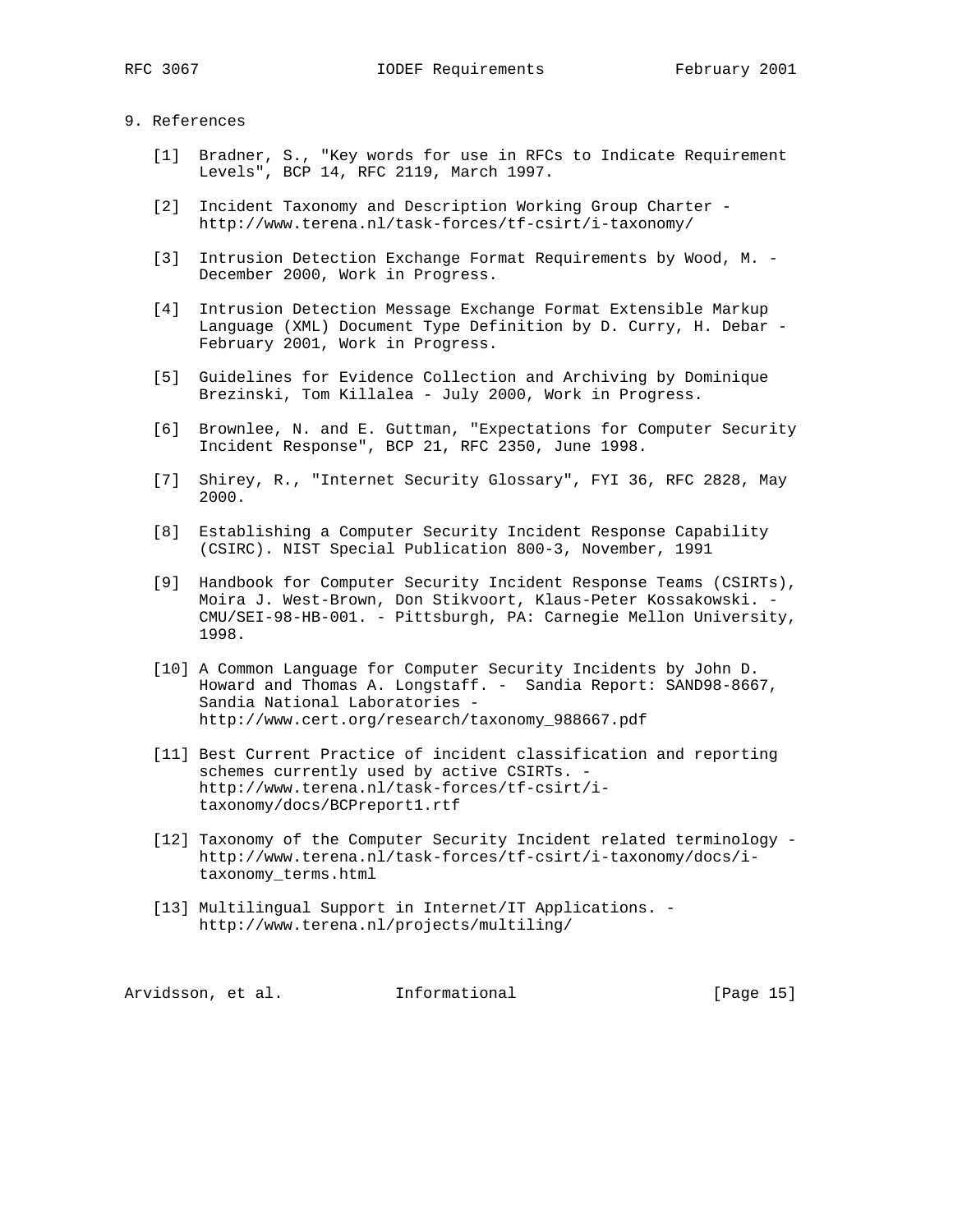Acknowledgements:

 This document was discussed at the Incident Taxonomy and Description Working Group seminars (http://www.terena.nl/task-forces/tf csirt/tf-csirt000929prg.html#itdwg) in the frame of TERENA Task Force TF-CSIRT (http://www.terena.nl/task-forces/tf-csirt/). Incident Taxonomy and Description Working Group at TERENA can be contacted via the mailing lists <incident-taxonomy@terena.nl> or <iodef@terena.nl>, archives are available correspondently at http://hypermail.terena.nl/incident-taxonomy-list/mail-archive/ and http://hypermail.terena.nl/iodef-list/mail-archive/

Authors' Addresses

 Jimmy Arvidsson Telia CERT

EMail: Jimmy.J.Arvidsson@telia.se

 Andrew Cormack JANET-CERT

EMail: Andrew.Cormack@ukerna.ac.uk

 Yuri Demchenko TERENA

EMail: demch@terena.nl

 Jan Meijer SURFnet

EMail: jan.meijer@surfnet.nl

Arvidsson, et al. Informational [Page 16]